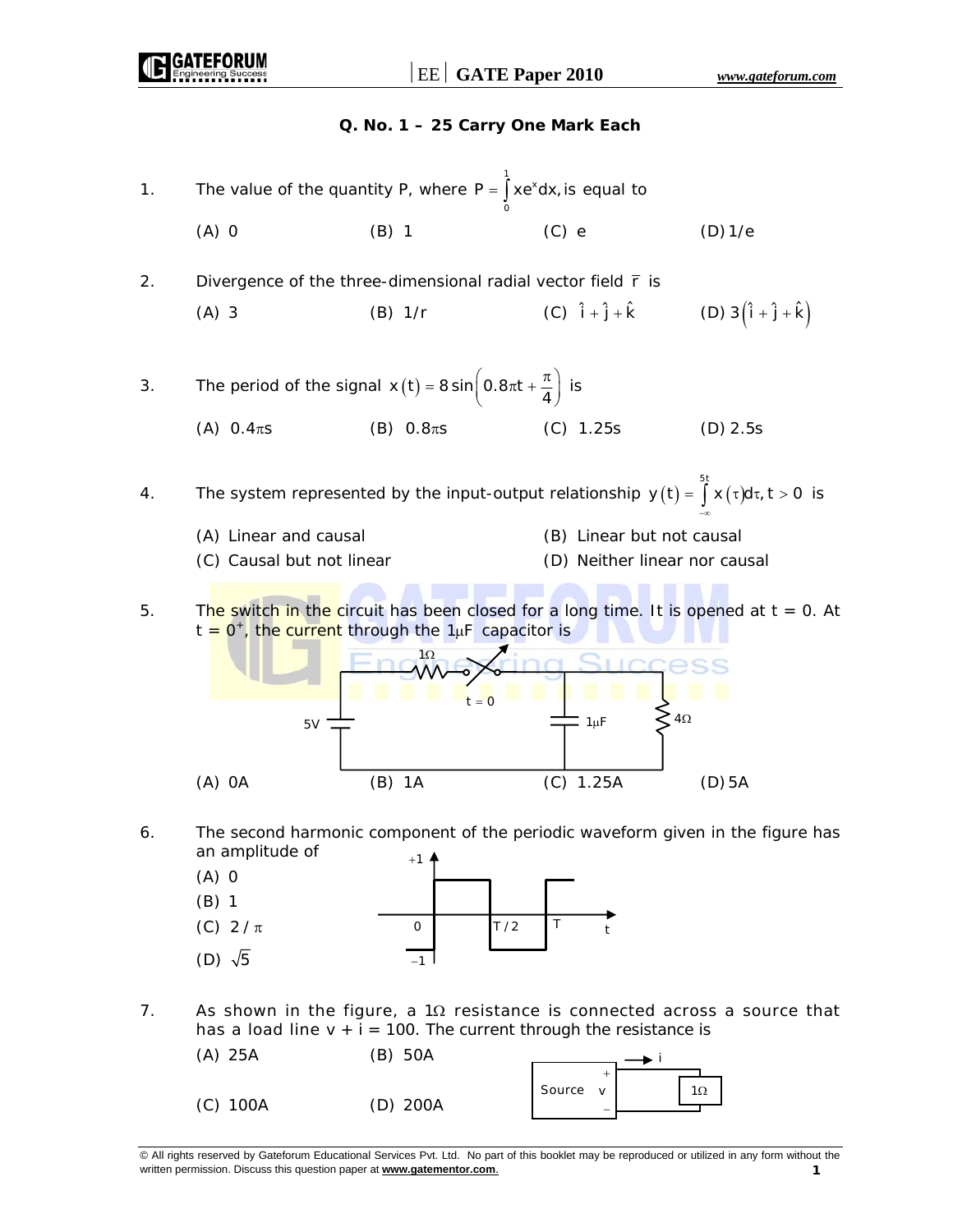8. A wattmeter is connected as shown in the figure. The wattmeter reads

- (A) Zero always
- (B) Total power consumed by  $Z_1$  and  $Z_2$
- (C) Power consumed by  $Z_1$
- (D) Power consumed by  $Z_2$



9. An ammeter has a current range of 0 - 5 A, and its internal resistance is 0.2Ω *.* In order to change the range to 0 - 25 A, we need to add a resistance of

- (A)  $0.8\Omega$  in series with the meter (B) 1.0 $\Omega$  in series with the meter
- $(C)$  0.04Ω in parallel with the meter (D) 0.05Ω in parallel with the meter
- 10. As shown in the figure, a negative feedback system has an amplifier of gain 100 with  $\pm 10\%$  tolerance in the forward path, and an attenuator of value 9/100 in the feedback path. The overall system gain is approximately:



12. If the electrical circuit of figure (b) is an equivalent of the coupled tank system of figure (a), then



- (A) A, B are resistances and C, D capacitances
- (B) A, C are resistances and B, D capacitances
- (C) A, B are capacitances and C, D resistances
- (D) A, C are capacitances and B, D resistances

<sup>©</sup> All rights reserved by Gateforum Educational Services Pvt. Ltd. No part of this booklet may be reproduced or utilized in any form without the written permission. Discuss this question paper at **www.gatementor.com**. **2**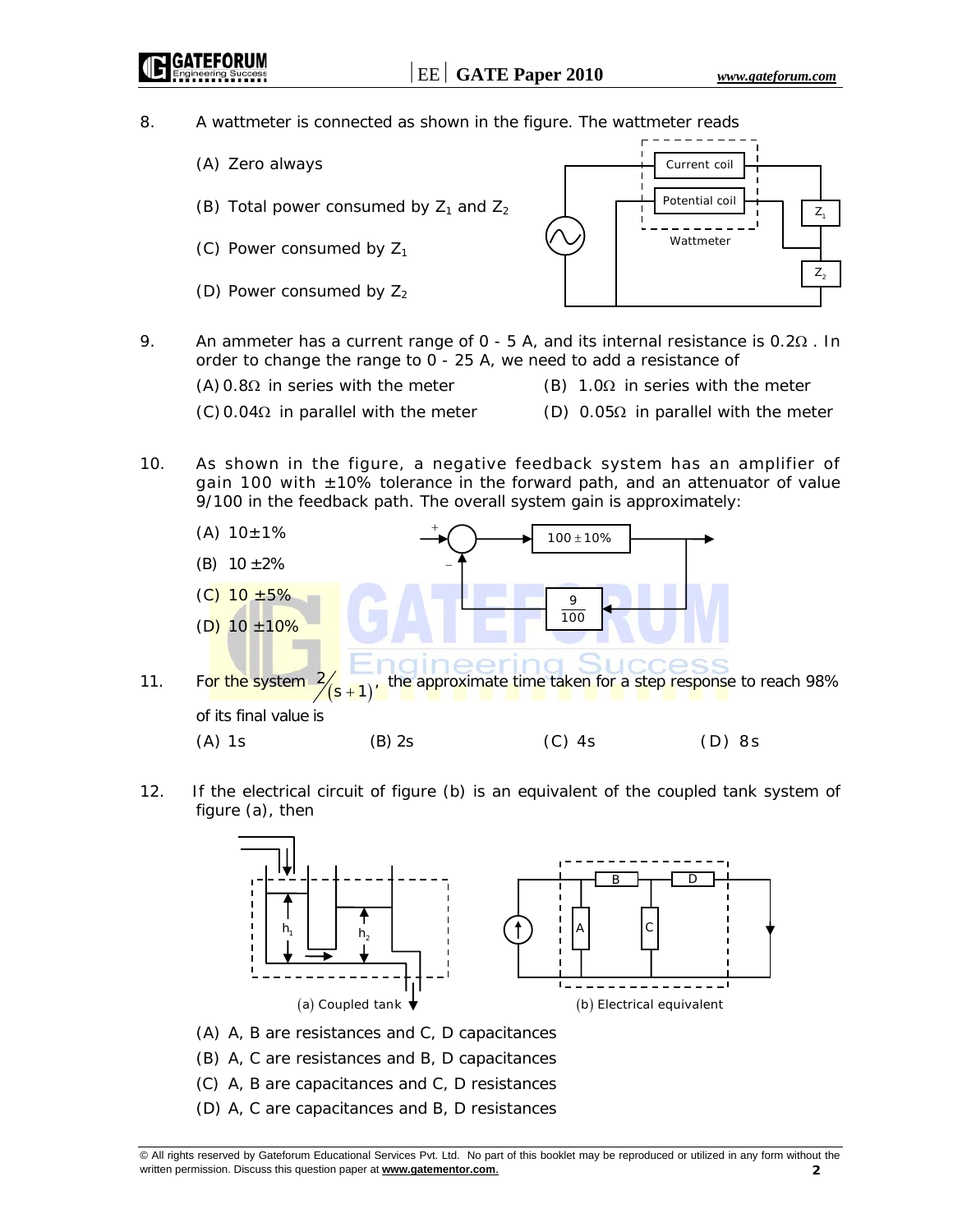13. A single-phase transformer has a turns ratio of 1:2, and is connected to a purely resistive load as shown in the figure. The magnetizing current drawn is 1A, and the secondary current is 1A. If core losses and leakage reactance's are neglected, the primary current is



14. Power is transferred from system A to system B by an HVDC link as shown in the figure. If the voltages  $V_{AB}$  and  $V_{CD}$  are as indicated in the figure, and  $I > 0$ , then



15 A **balanced three-phase voltage is applied to a star-connected induction motor, the** phase to neutral voltage being V*.* The stator resistance, rotor resistance referred to the stator, stator leakage reactance, rotor leakage reactance referred to the stator, and the magnetizing reactance are denoted by  $r_s$ ,  $r_r$ ,  $x_s$ ,  $x_r$  and  $X_m$ , respectively. The magnitude of the starting current of the motor is given by

(A) 
$$
\frac{V}{\sqrt{(r_s + r_r)^2 + (x_s + x_r)^2}}
$$
  
\n(B)  $\frac{V}{\sqrt{r_s^2 + (x_s + X_m)^2}}$   
\n(C)  $\frac{V}{\sqrt{(r_s + r_r)^2 + (X_m + x_r)^2}}$   
\n(D)  $\frac{V}{\sqrt{r_s^2 + (X_m + x_r)^2}}$ 

16. Consider a step voltage wave of magnitude 1pu travelling along a lossless transmission line that terminates in a reactor. The voltage magnitude across the reactor at the instant the travelling wave reaches the reactor is



<sup>©</sup> All rights reserved by Gateforum Educational Services Pvt. Ltd. No part of this booklet may be reproduced or utilized in any form without the written permission. Discuss this question paper at **www.gatementor.com**. **3**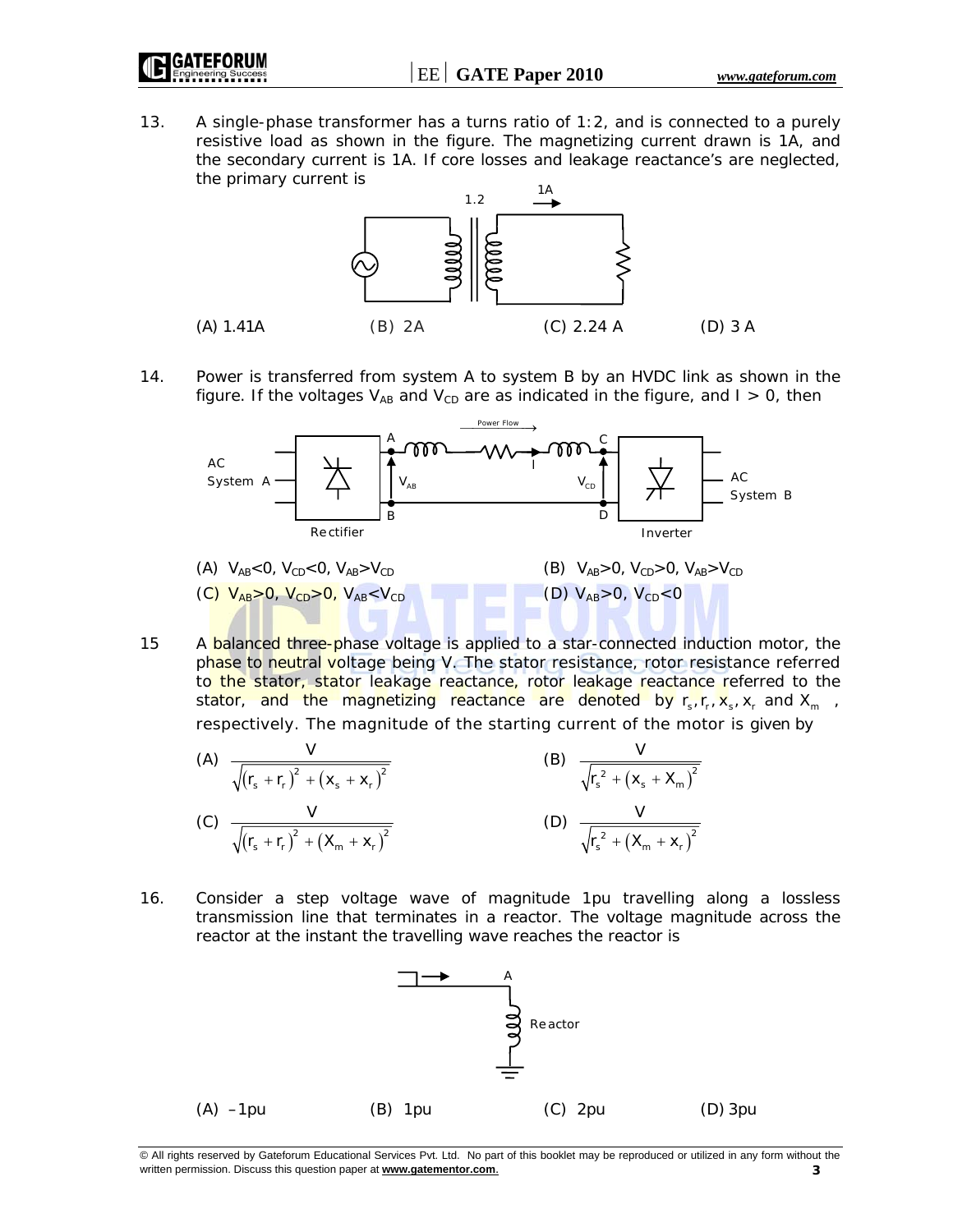17. Consider two buses connected by an impedance of  $(0+j5)\Omega$ . The bus 1 voltage is 100∠30° V, and bus 2 voltage is 100∠0° V. The real and reactive power supplied by bus 1, respectively, are

| (A) 1000W, 268VAr    | (B) -1000W, -134Var  |
|----------------------|----------------------|
| (C) 276.9W, -56.7Var | (D) -276.9W, 56.7Var |

18. A three-phase, 33kV oil circuit breaker is rated 1200A, 2000MVA, 3s. The symmetrical breaking current is

```
 (A) 1200 A (B) 3600 A (C) 35 kA (D) 104.8 kA
```
19. Consider a stator winding of an alternator with an internal high-resistance ground fault. The currents under the fault condition are as shown in the figure. The winding is protected using a differential current scheme with current transformers of ratio 400/5 A as shown. The current through the operating coil is



20. The zero-sequence circuit of the three phase transformer shown in the figure is

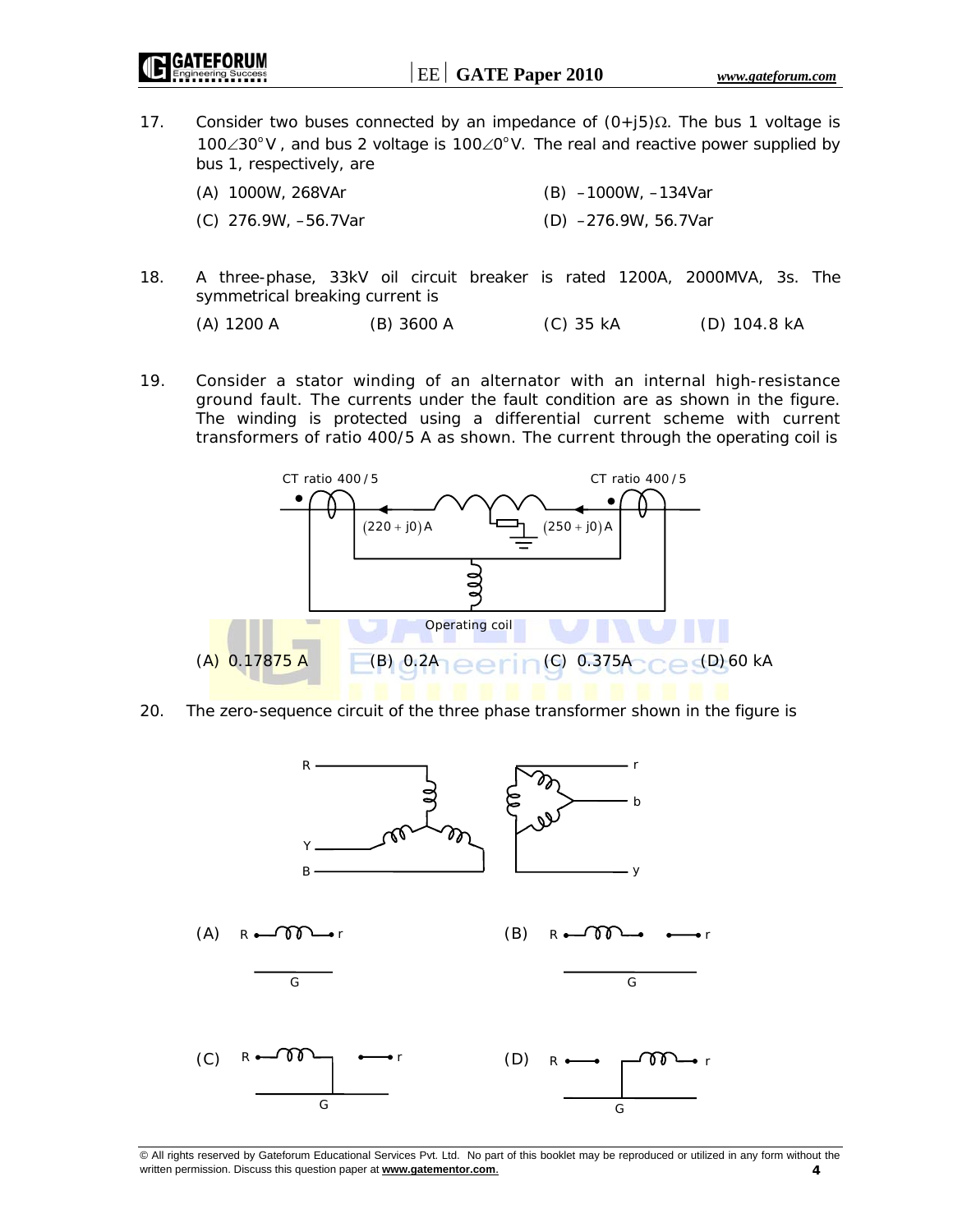21. Given that the op-amp is ideal, the output voltage  $V_0$  is



22. Assuming that the diodes in the given circuit are ideal, the voltage  $V_0$  is

| (A) 4V     | $10k\Omega$                                        |
|------------|----------------------------------------------------|
| (B) 5V     | $10k\Omega$<br><b>10V</b><br><b>15V</b><br>$V_{o}$ |
| $(C)$ 7.5V | $10k\Omega$                                        |
| (D) 12.12V |                                                    |

23. The power electronic converter shown in the figure has a single-pole double-throw switch. The pole P of the switch is connected alternately to throws A and B. The converter shown is a



24. Figure shows a composite switch consisting of a power transistor (BJT) in series with a diode. Assuming that the transistor switch and the diode are ideal, the I-V characteristic of the composite switch is

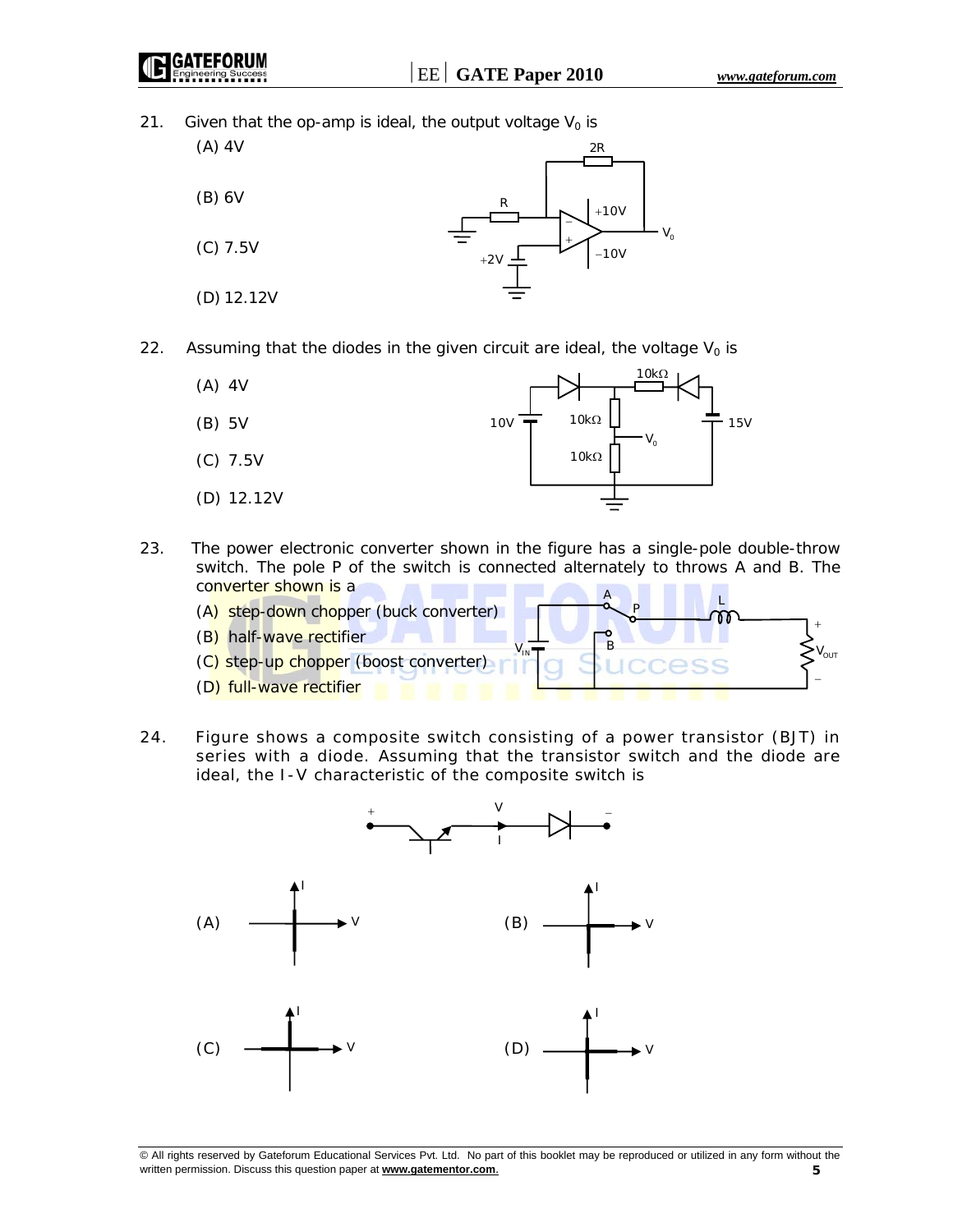- 25. The fully controlled thyristor converter in the figure is fed from a single-phase source. When the firing angle is 0°, the dc output voltage of the converter is 300 V. What will be the output voltage for a firing angle of  $60^\circ$ , assuming continuous conduction?
	- (A) 150V
	- (B) 210V
	- (C) 300V
	- (D)  $100\pi V$



# **Q. No. 26 – 51 Carry Two Marks Each**

- 26. At  $t = 0$ , the function  $f(t) = \frac{\sin t}{t}$  has (A) a minimum (B) a discontinuity (C) a point of inflection (D) a maximum
- 27. A box contains 4 white balls and 3 red balls. In succession, two balls are randomly selected and removed from the box. Given that the first removed ball is white, the probability that the second removed ball is red is

(A) 1/3  
\n28. An eigenvector of 
$$
P = \begin{pmatrix} 1 & 1 & 0 \\ 0 & 0 & 3 \\ 0 & 0 & 3 \end{pmatrix}
$$
 is ring Success  
\n(A)  $\begin{bmatrix} -1 & 1 & 1 \end{bmatrix}^T$  (B)  $\begin{bmatrix} 1 & 2 & 1 \end{bmatrix}^T$  (C)  $\begin{bmatrix} 1 & -1 & 2 \end{bmatrix}^T$  (D)  $\begin{bmatrix} 2 & 1 & -1 \end{bmatrix}^T$ 

29. For the differential equation 
$$
\frac{d^2x}{dt^2} + 6\frac{dx}{dt} + 8x = 0
$$
 with initial conditions  $x(0) = 1$  and  $\frac{dx}{dt}\Big|_{t=0} = 0$ , the solution is  
\n(A)  $x(t) = 2e^{-6t} - e^{-2t}$   
\n(B)  $x(t) = 2e^{-2t} - e^{-4t}$   
\n(C)  $x(t) = -e^{-6t} + 2e^{-4t}$   
\n(D)  $x(t) = e^{-2t} + 2e^{-4t}$ 

30. For the set of equations,  $x_1 + 2x_2 + x_3 + 4x_4 = 2$  and  $3x_1 + 6x_2 + 3x_2 + 12x_4 = 6$ . The following statement is true

- (A) Only the trivial solution  $x_1 = x_2 = x_3 = x_4 = 0$  exists
- (B) There are no solutions
- (C) A unique non-trivial solution exists
- (D) Multiple non-trivial solutions exist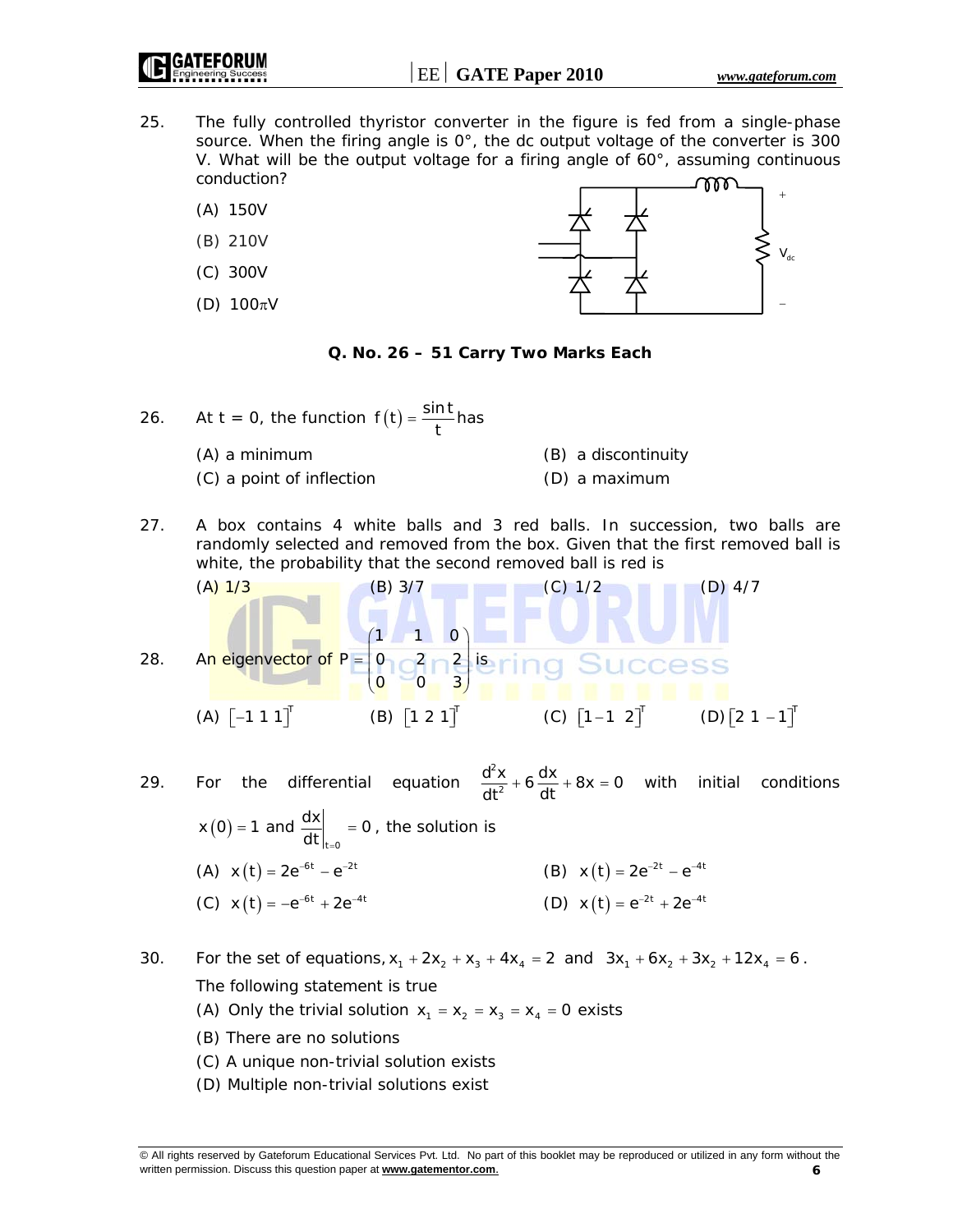⏐EE⏐ **GATE Paper 2010** *www.gateforum.com*

31  $x(t)$  is a positive rectangular pulse from  $t = -1$  to  $t = +1$  with unit height as shown in the figure. The value of  $\int\limits_0^\infty |X(\omega)|^2 \, \mathrm{d}\omega$  {where  $X(\omega)$  is the Fourier transform of −∞



32. Given the finite length input  $x[n]$  and the corresponding finite length output  $y[n]$ of an LTI system as shown below, the impulse response h[n] of the system is

$$
x[n] = \overbrace{\{1,-1\}}^{h[n]} \qquad x[n] = \{1,0,0,0,-1\}
$$

(A) 
$$
h[n] = \{1, 0, 0, 1\}
$$
 (B)  $h[n] = \{1, 0, 1\}$  (C)  $h[n] = \{1, 1, 1, 1\}$  (D)  $h[n] = \{1, 1, 1\}$ 

33. If the 12Ω resistor draws a current of 1A as shown in the figure, the value of resistance R is **All Co I HAN A BAT THE** 



34. The two-port network P shown in the figure has ports 1 and 2, denoted by terminals (a, b) and (c, d), respectively. It has an impedance matrix Z with parameters denoted by  $z_{ii}$ . A 1 $\Omega$  resistor is connected in series with the network at port 1 as shown in the figure. The impedance matrix of the modified two-port network (shown as a dashed box) is



<sup>©</sup> All rights reserved by Gateforum Educational Services Pvt. Ltd. No part of this booklet may be reproduced or utilized in any form without the written permission. Discuss this question paper at **www.gatementor.com**. **7**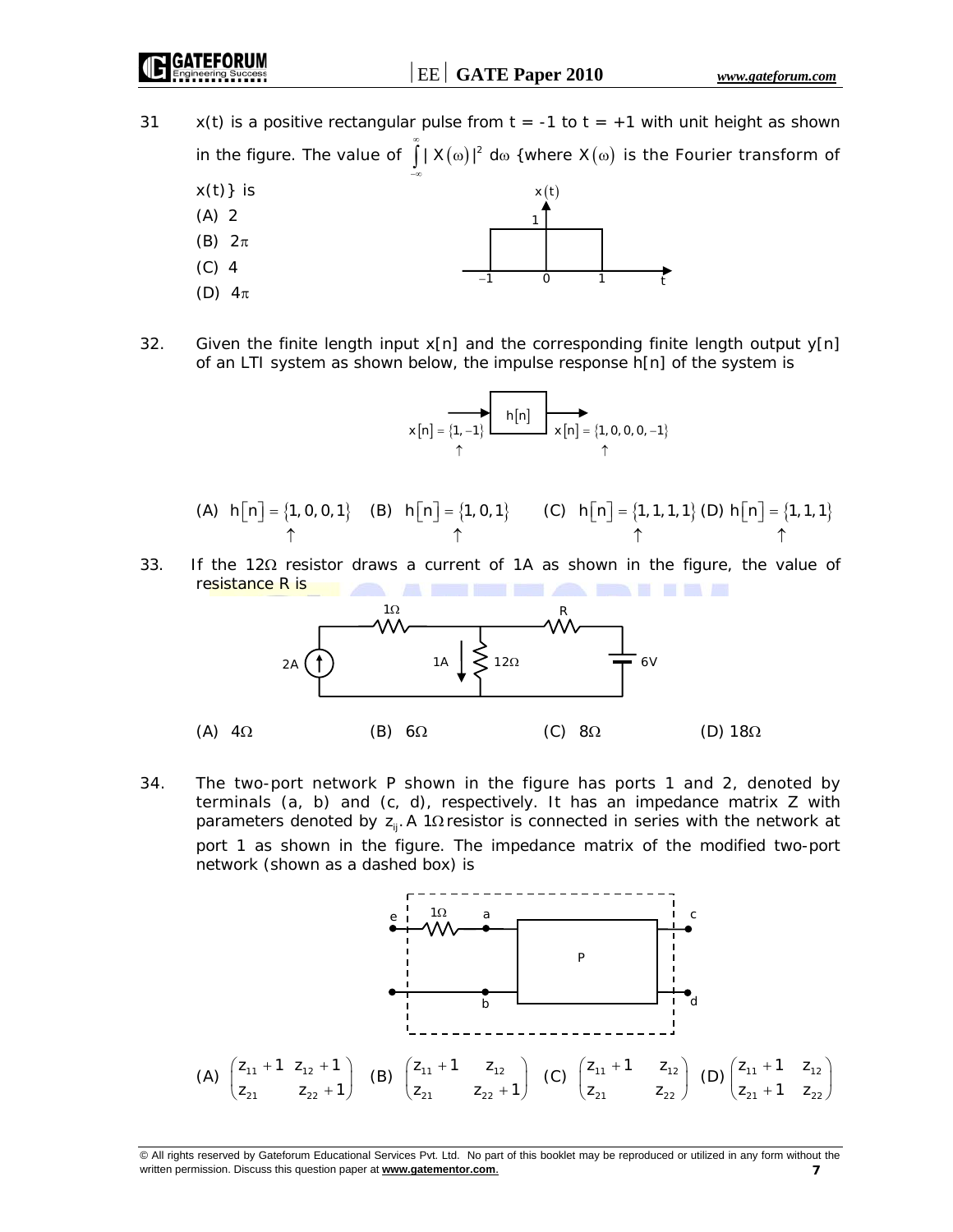⏐EE⏐ **GATE Paper 2010** *www.gateforum.com*

35. The Maxwell's bridge shown in the figure is at balance. The parameters of the inductive coil are



- (A) R = R<sub>2</sub>R<sub>3</sub> / R<sub>4</sub>, L = C<sub>4</sub>R<sub>2</sub>R<sub>3</sub> (B) L = R<sub>2</sub>R<sub>3</sub> / R<sub>4</sub>, R = C<sub>4</sub>R<sub>2</sub>R<sub>3</sub> (C)  $R = R_4 / R_2 R_3$ ,  $L = 1 (C_4 R_2 R_3)$ <br>(D)  $L = R_4 / R_2 R_3$ ,  $R = 1 / (C_4 R_2 R_3)$
- 
- 36. The frequency response of  $G(s) = 1/\lceil s(s + 1)(s + 2) \rceil$  plotted in the complex G( $j\omega$ ) plane (for  $0 < \omega < \infty$ ) is







- 37. The system  $\dot{x} = Ax + Bu$  with  $A = \begin{bmatrix} -1 & 2 \\ 0 & 2 \end{bmatrix}$ ,  $B = \begin{bmatrix} 0 \\ 1 \end{bmatrix}$  is
	- (A) stable and controllable (B) stable but uncontrollable (C) unstable but controllable (D) unstable and uncontrollable
- 38. The characteristic equation of a closed-loop system is s(s+1)(s+3)+k(s+2)=0, k>0*.* Which of the following statements is true?
	- (A) Its roots are always real
	- (B) It cannot have a breakaway point in the range  $-1 < RE\sqrt{S} < 0$
	- (C) Two of its roots tend to infinity along the asymptotes  $Re[s] = -1$
	- (D) It may have complex roots in the right half plane

<sup>©</sup> All rights reserved by Gateforum Educational Services Pvt. Ltd. No part of this booklet may be reproduced or utilized in any form without the written permission. Discuss this question paper at **www.gatementor.com**. **8**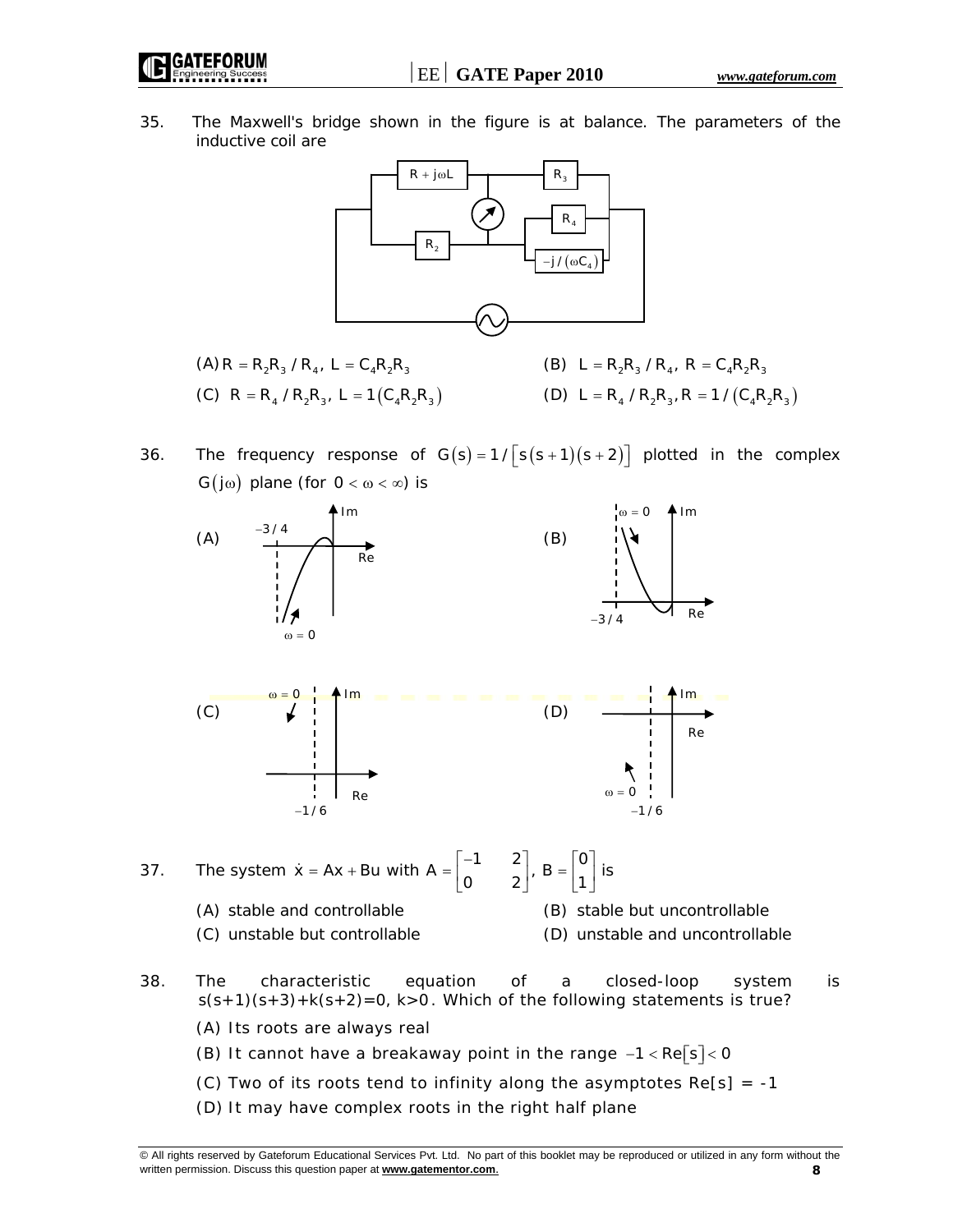39. A 50 Hz synchronous generator is initially connected to a long lossless transmission line which is open circuited at the receiving end. With the field voltage held constant, the generator is disconnected from the transmission line. Which of the following may be said about the steady state terminal voltage and field current of the generator?



- (A) The magnitude of terminal voltage decreases, and the field current does not change
- (B) The magnitude of terminal voltage increases, and the field current does not change
- (C) The magnitude of terminal voltage increases, and the field current increases
- (D) The magnitude of terminal voltage does not change, and the field current decreases
- 40. A separately excited dc machine is coupled to a 50Hz, three-phase, 4-pole induction machine as shown in the figure. The dc machine is energized first and the machines rotate at 1600 rpm. Subsequently the induction machine is also connected to a 50Hz, three-phase source, the phase sequence being consistent with the direction of rotation. In steady state,



- (A) Both machines act as generators
- (B) The dc machine acts as a generator, and the induction machine acts as a motor
- (C) The dc machine acts as a motor, and the induction machine acts as a generator
- (D) Both machines act as motors
- 41. A balanced star-connected and purely resistive load is connected at the secondary of a star-delta transformer as shown in the figure. The line-to-line voltage rating of the transformer is 110V/220V. Neglecting the non-idealities of the transformer, the impedance 'Z' of the equivalent star-connected load, referred to the primary side of the transformer, is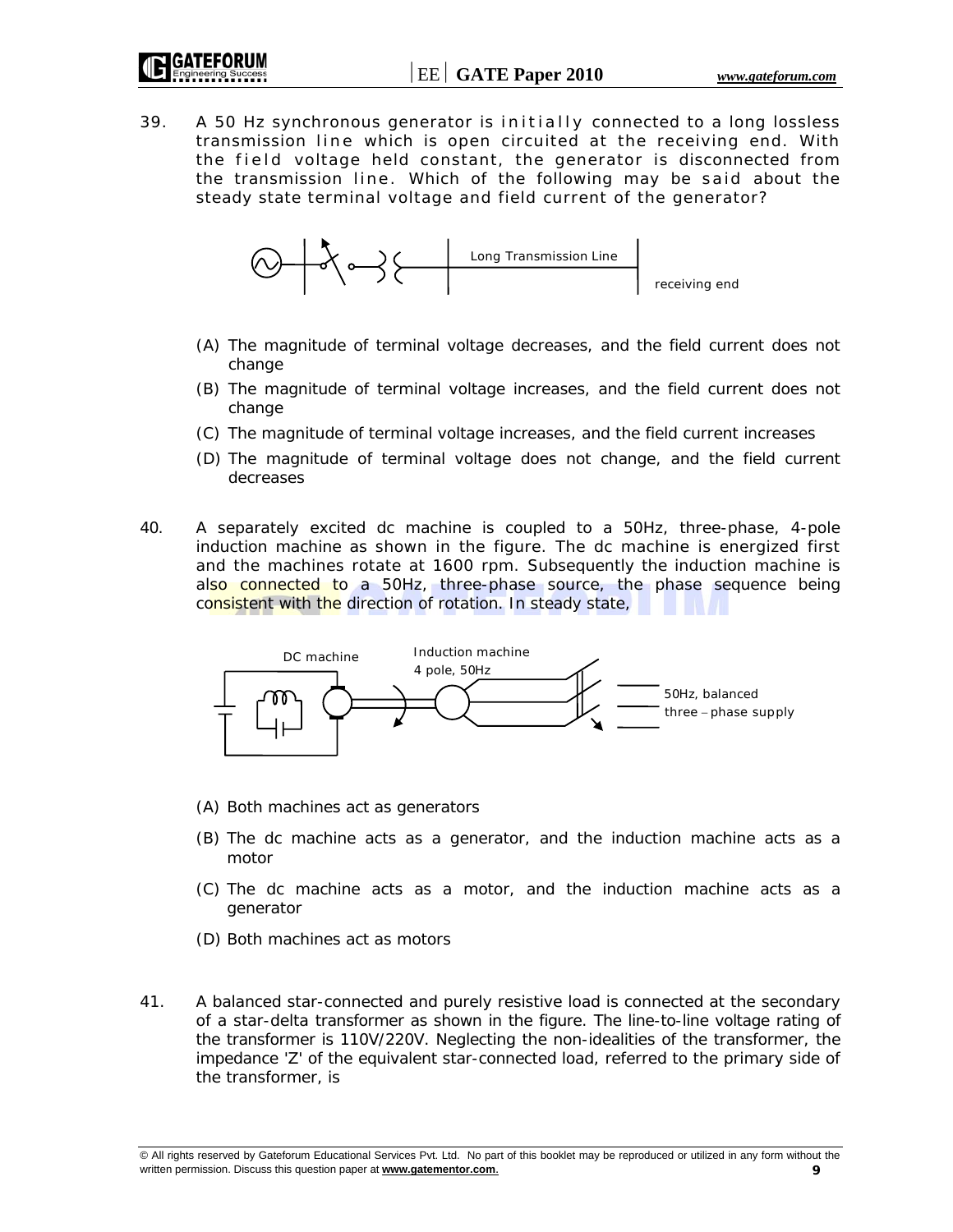

42. Consider a three-phase, 50Hz, 11kV distribution system. Each of the conductors is suspended by an insulator string having two identical porcelain insulators. The self capacitance of the insulator is 5 times the shunt capacitance between the link and the ground, as shown in the figure. The voltage across the two insulators is



43. Consider a three-core, three-phase, 50Hz, 11kV cable whose conductors are denoted as R, Y and B in the figure. The inter-phase capacitance (C1) between each pair of conductors is  $0.2 \mu$ F and the capacitance between each line conductor and the sheath is 0.4<sub>H</sub>F. The per-phase charging current is

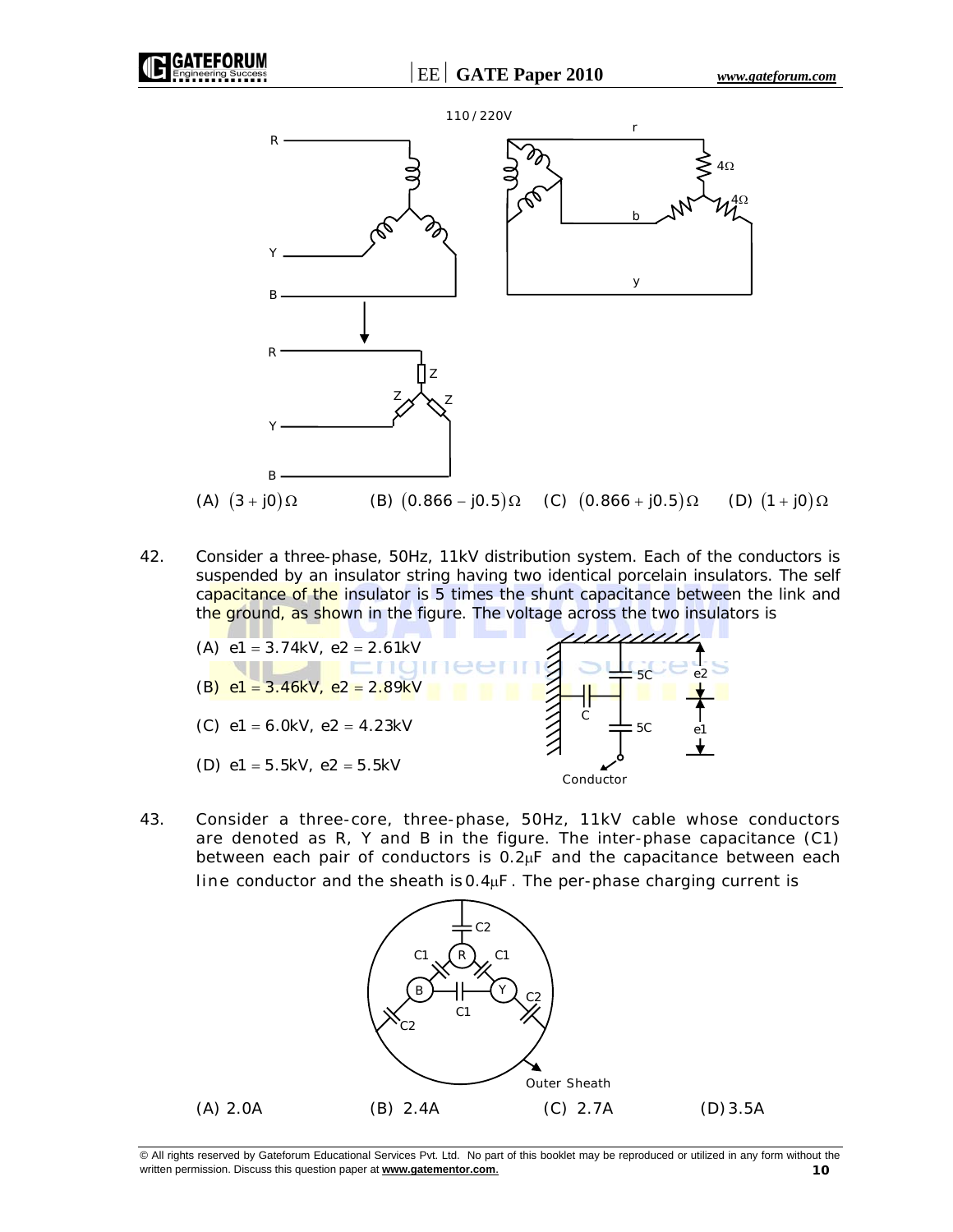IGATEFORUM

44. For the power system shown in the figure below, the specifications of the components are the following:

G 1 : 25 kV, 100 MVA, X=9%

G2: 25'kV, 100MVA, X=9%

T1: 25 kV/220 kV, 90 MVA, X=12%

T2: 220kV/ 25 kV, 90 MVA, X=12%

Line1: 220 kV, X= 150 ohms



 Choose 25 kV as the base voltage at the generator G1, and 200 MVA as the MVA base. The impedance diagram is

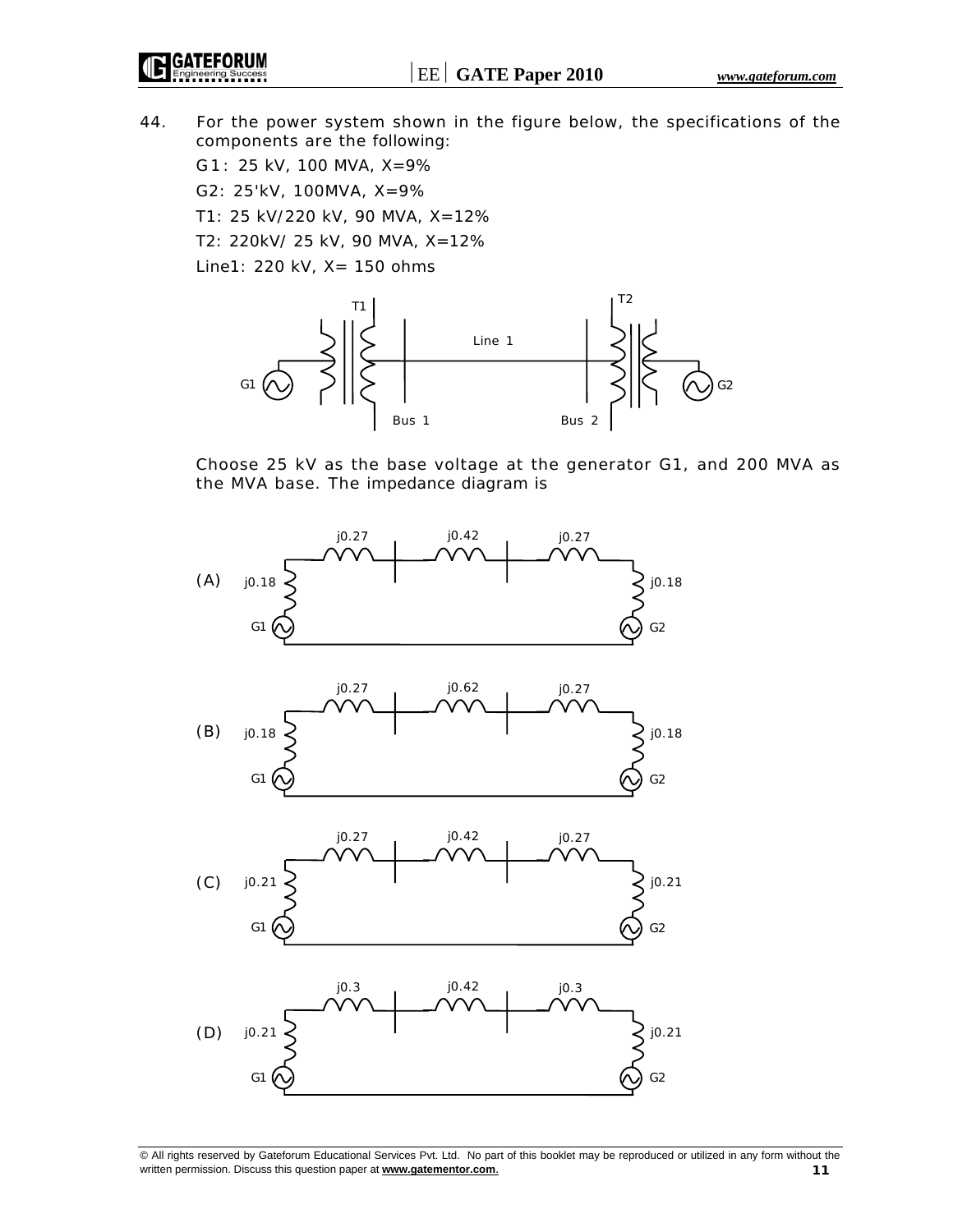GATEFORUM

45. The transistor circuit shown uses a silicon transistor with  $V_{BF}$  = 0.7 V,  $I_c \approx I_F$  and a dc current gain of 100. The value of V<sub>0</sub> is



46. The TTL circuit shown in the figure is fed with the waveform X (also shown). All gates have equal propagation delay of 10 ns. The output Y of the circuit is



- 47. When a "CALL Addr" instruction is executed, the CPU carries out the following sequential operations internally:
	- Note: (R) means content of register R ((R)) means content of memory location pointed to by R PC means Program Counter SP means Stack Pointer
	- (A) (SP) incremented (B)  $(PC) \leftarrow Addr$
- $(PC) \leftarrow$  Addr
	- $\left( \text{(SP)} \right) \leftarrow \left( \text{PC} \right)$
	-
- $(SP)$  incremented  $(SP)$   $(\text{SP}) \leftarrow (\text{PC})$   $(\text{PC})$ 
	- $((SP)) \leftarrow (PC)$
- - $SP() \leftarrow (PC)$
- ← (( )) ( ) ( ) SP incremented
- $(C) (PC) \leftarrow$  Addr  $(D) ((SP)) \leftarrow (PC)$ 
	- (SP) incremented
	- (PC) ← Addr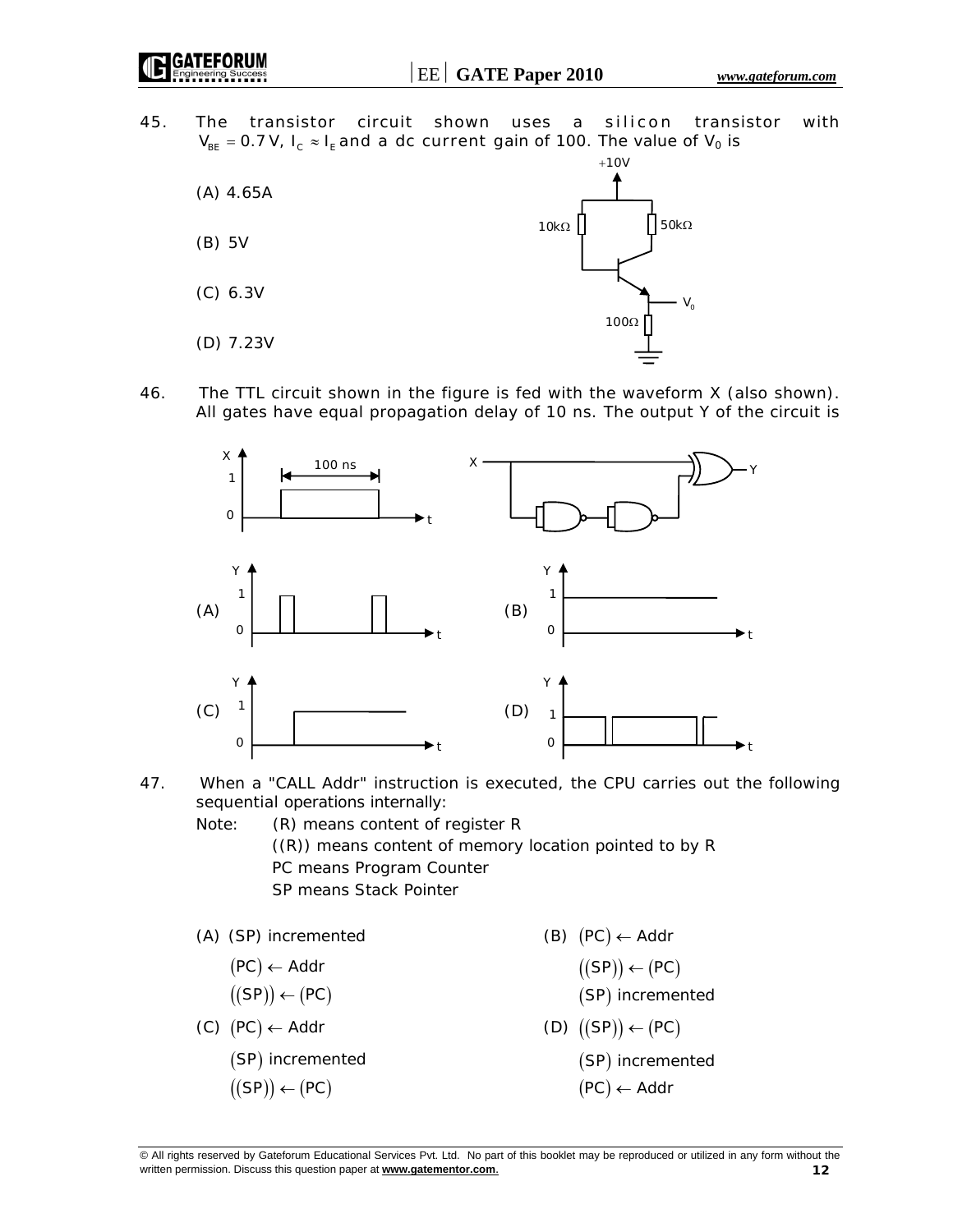

## **Common Data Questions: 48 & 49**

 A separately excited DC motor runs at 1500 rpm under no-load with 200 V applied to the armature. The field voltage is maintained at its rated value. The speed of the motor, when it delivers a torque of 5 Nm, is 1400 rpm as shown in the figure. The rotational losses and armature reaction are neglected.



- 50. *g(t)*can be expressed as
- (A)  $g(t) = f(2t 3)$  (B)  $g(t) = f(\frac{t}{2} 3)$ (C)  $g(t) = f \left( 2t - \frac{3}{2} \right)$  $= f\left(2t - \frac{3}{2}\right)$  (D)  $g(t) = f\left(\frac{t}{2} - \frac{3}{2}\right)$
- 51. The Laplace transform of g(t) is

(A) 
$$
\frac{1}{s}(e^{3s} - e^{5s})
$$
  
\n(B)  $\frac{1}{s}(e^{-5s} - e^{-3s})$   
\n(C)  $\frac{e^{-3s}}{s}(1 - e^{-2s})$   
\n(D)  $\frac{1}{s}(e^{5s} - e^{3s})$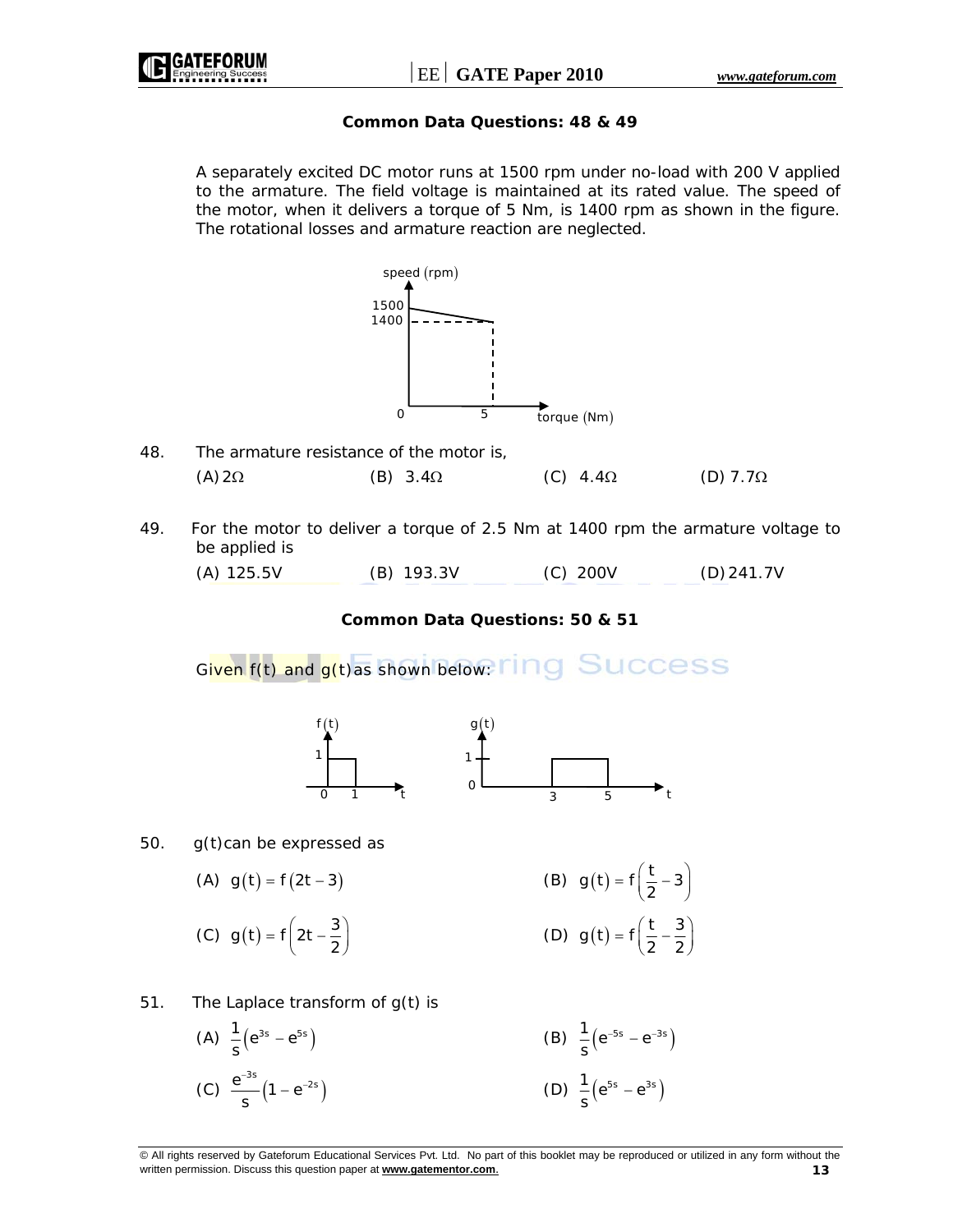# **Linked Answer Questions: Q.52 to Q.55 Carry Two Marks Each**

### **Statement for Linked Answer Questions: 52 & 53**

The following Karnaugh map represents a function F.

| E |   | 00 01 |   | 11 | 10 |
|---|---|-------|---|----|----|
|   | 0 |       |   |    | O  |
|   |   | Ω     | O |    | O  |

- 52. A minimized form of the function *F* is (A)  $F = \overline{X}Y + YZ$  (B)  $F = \overline{X}\overline{Y} + YZ$  (C)  $F = \overline{X}\overline{Y} + Y\overline{Z}$  (D)  $F = \overline{X}\overline{Y} + \overline{Y}Z$
- 53. Which of the following circuits is a realization of the above function F?









# **Statement for Linked Answer Questions: 54 & 55**

The L-C circuit shown in the figure has an inductance  $L=1mH$  and a capacitance  $C = 10 \mu F$ . L

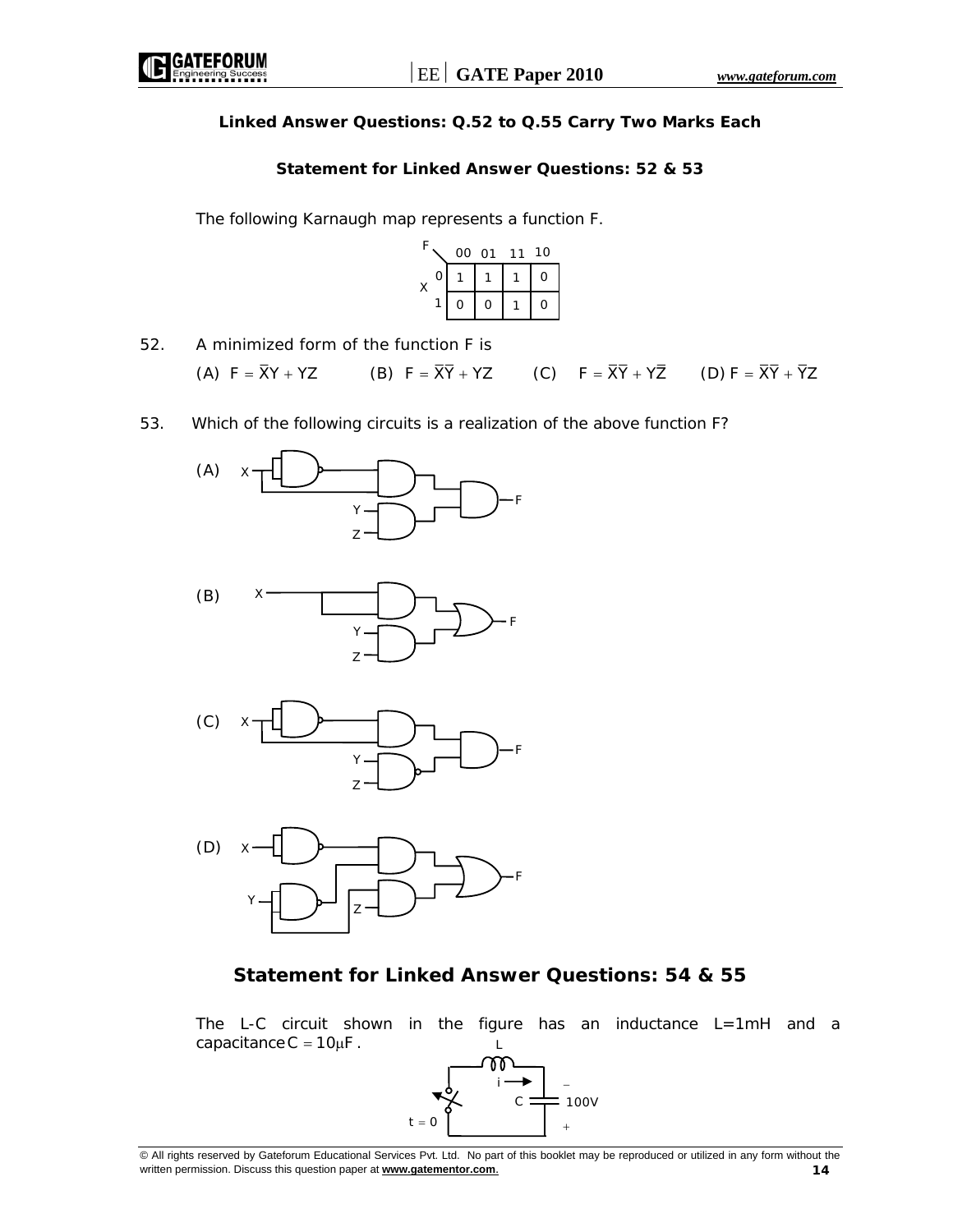- 54. The initial current through the inductor is zero, while the initial capacitor voltage is 100 V. The switch is closed at *t* = 0. The current *i* through the circuit is:
	- (A)  $5 \cos(5 \times 10^3 t)$  A (B)  $5 \sin(10^4 t)$  A (C)  $10 \cos(5 \times 10^3 t)$  A (D)  $10 \sin(10^4 t)$  A
- 55. The L-C circuit of Q54 is used to commutate a thyristor, which is initially carrying a current of 5A as shown in the figure below. The values and initial conditions of L and C are the same as in Q54. The switch is closed at  $t = 0$ . If the forward drop is negligible, the time taken for the device to turn off is

L



56. 25 persons are in a room. 15 of them play hockey, 17 of them play football and 10 of them play both hockey and football. Then the number of persons playing neither hockey nor football is

(A) 2 (B) 17 (C) 13 (D) 3

57. The question below consists of a pair of related words followed by four pairs of words. Select the pair that best expresses the relation in the original pair.

### **Unemployed: Worker**

(A) fallow: land (B) unaware: sleeper (C) wit: jester (D) renovated: house

58. Choose the most appropriate word from the options given below to complete the following sentence

If we manage to entirely our natural resources, we would leave a better planet for our children.

(A) uphold (B) restrain (C) cherish (D) conserve

 59. Which of the following options is closest in meaning to the word: **Circuitous?** (A) cyclic (B) indirect (C) confusing (D) crooked